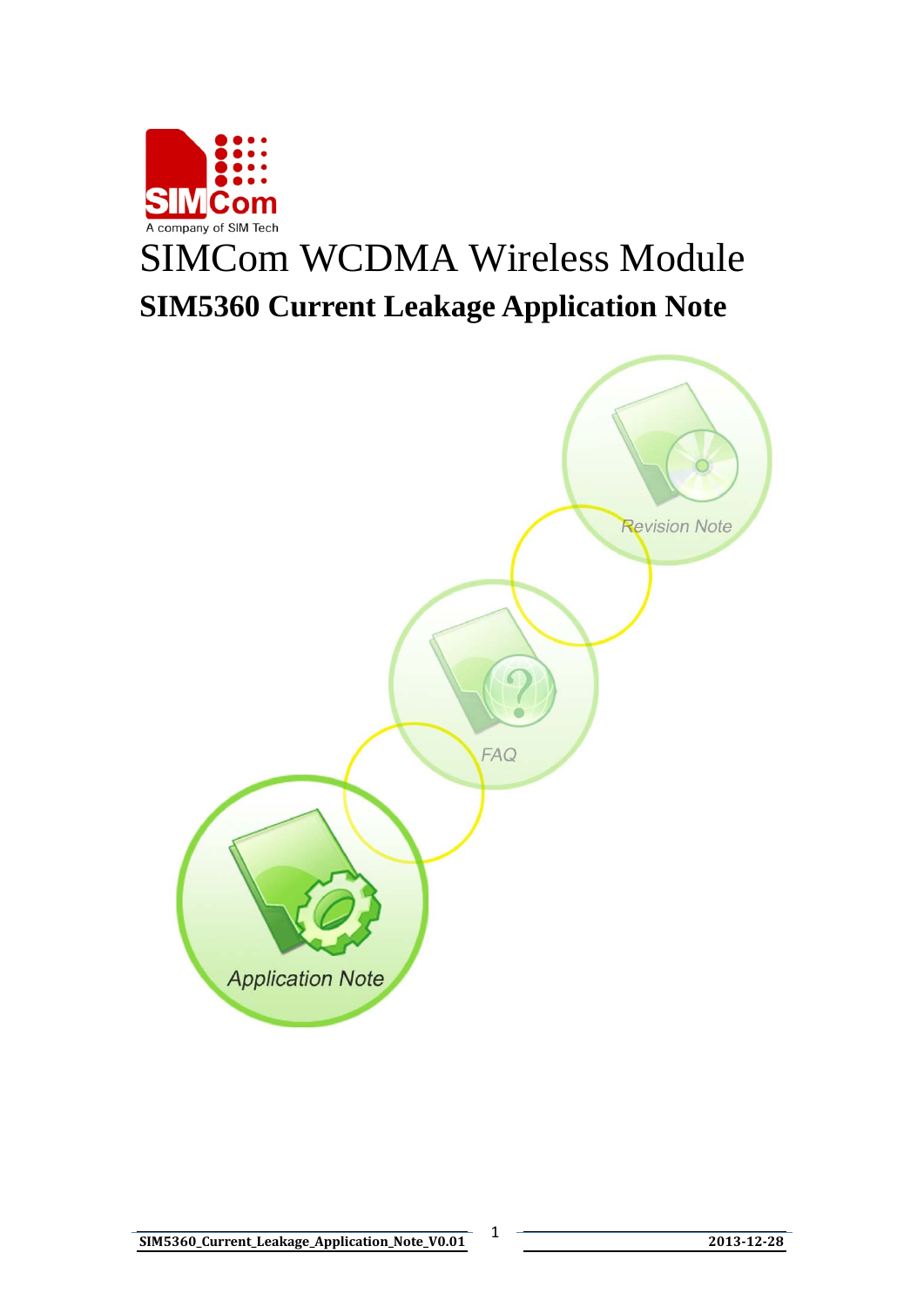| <b>Document Title:</b>      | SIM5360 Current Leakage Application Note       |  |
|-----------------------------|------------------------------------------------|--|
| <b>Version:</b>             | 0.01                                           |  |
| Date:                       | $2013 - 12 - 28$                               |  |
| <b>Status:</b>              | Developing                                     |  |
| <b>Document Control ID:</b> | SIM5360_Current_Leakage_Application_Note_V0.01 |  |

#### **General Notes**

SIMCom offers this information as a service to its customers, to support application and engineering efforts that use the products designed by SIMCom. The information provided is based upon requirements specifically provided to SIMCom by the customers. SIMCom has not undertaken any independent search for additional relevant information, including any information that may be in the customer's possession. Furthermore, system validation of this product designed by SIMCom within a larger electronic system remains the responsibility of the customer or the customer's system integrator. All specifications supplied herein are subject to change.

#### **Copyright**

This document contains proprietary technical information which is the property of SIMCom Limited., copying of this document and giving it to others and the using or communication of the contents thereof, are forbidden without express authority. Offenders are liable to the payment of damages. All rights reserved in the event of grant of a patent or the registration of a utility model or design. All specification supplied herein are subject to change without notice at any time.

*Copyright © Shanghai SIMCom Wireless Solutions Ltd. 2013*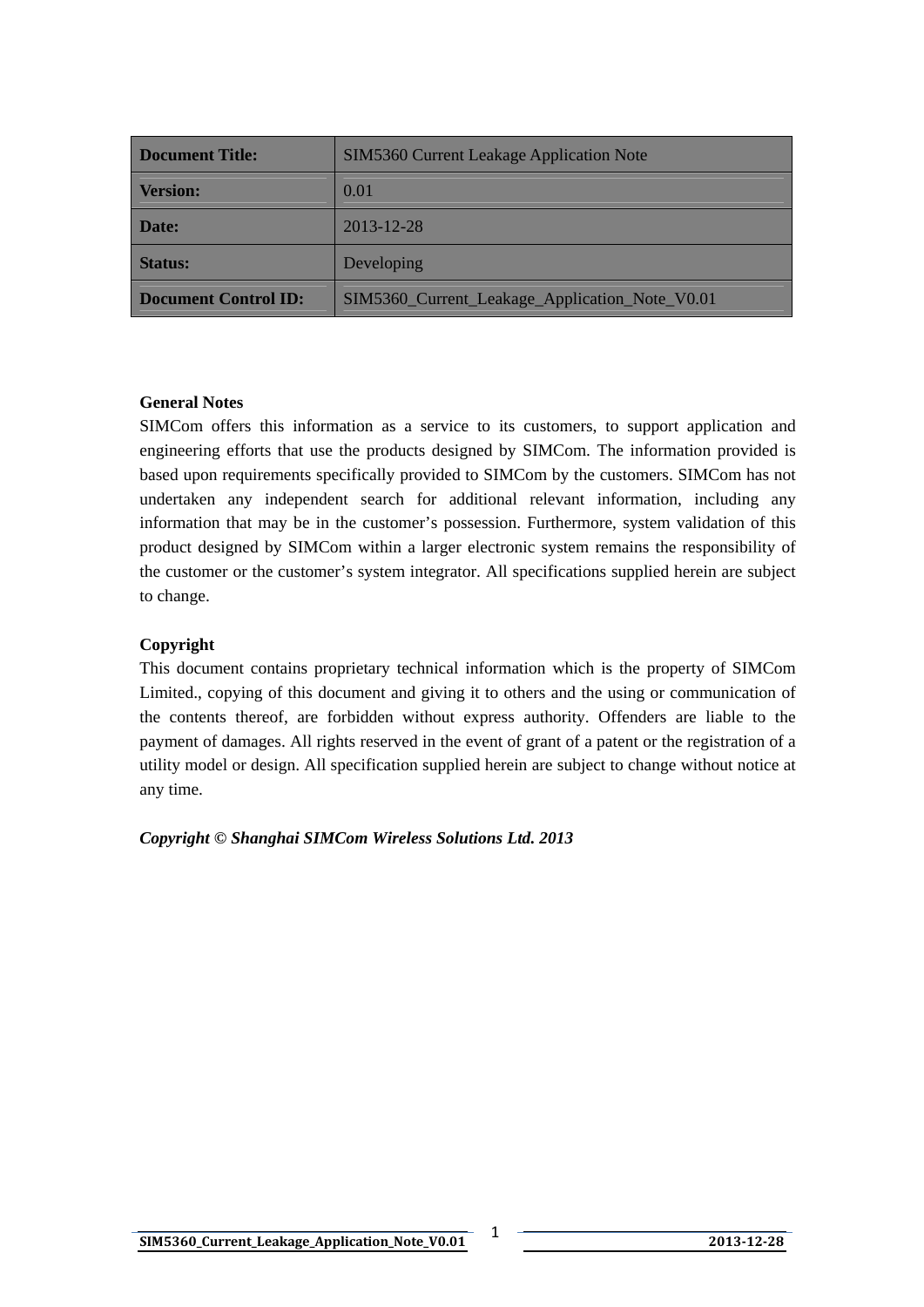

## <span id="page-2-0"></span>**Contents**

|  | SMA |  |
|--|-----|--|
|  |     |  |
|  |     |  |
|  |     |  |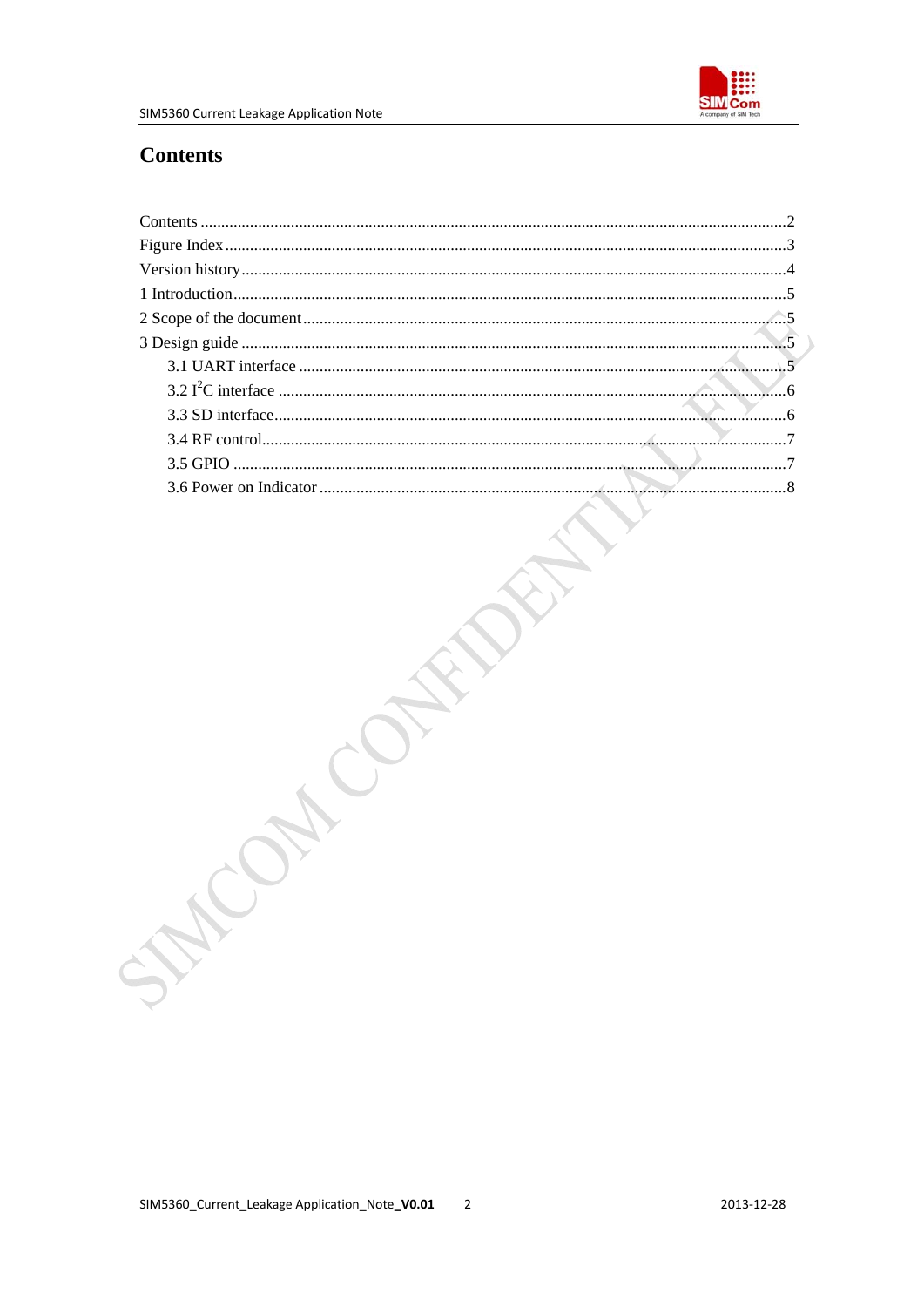

## <span id="page-3-0"></span>**Figure Index**

| Ill |  |
|-----|--|
|     |  |
|     |  |
|     |  |
|     |  |
|     |  |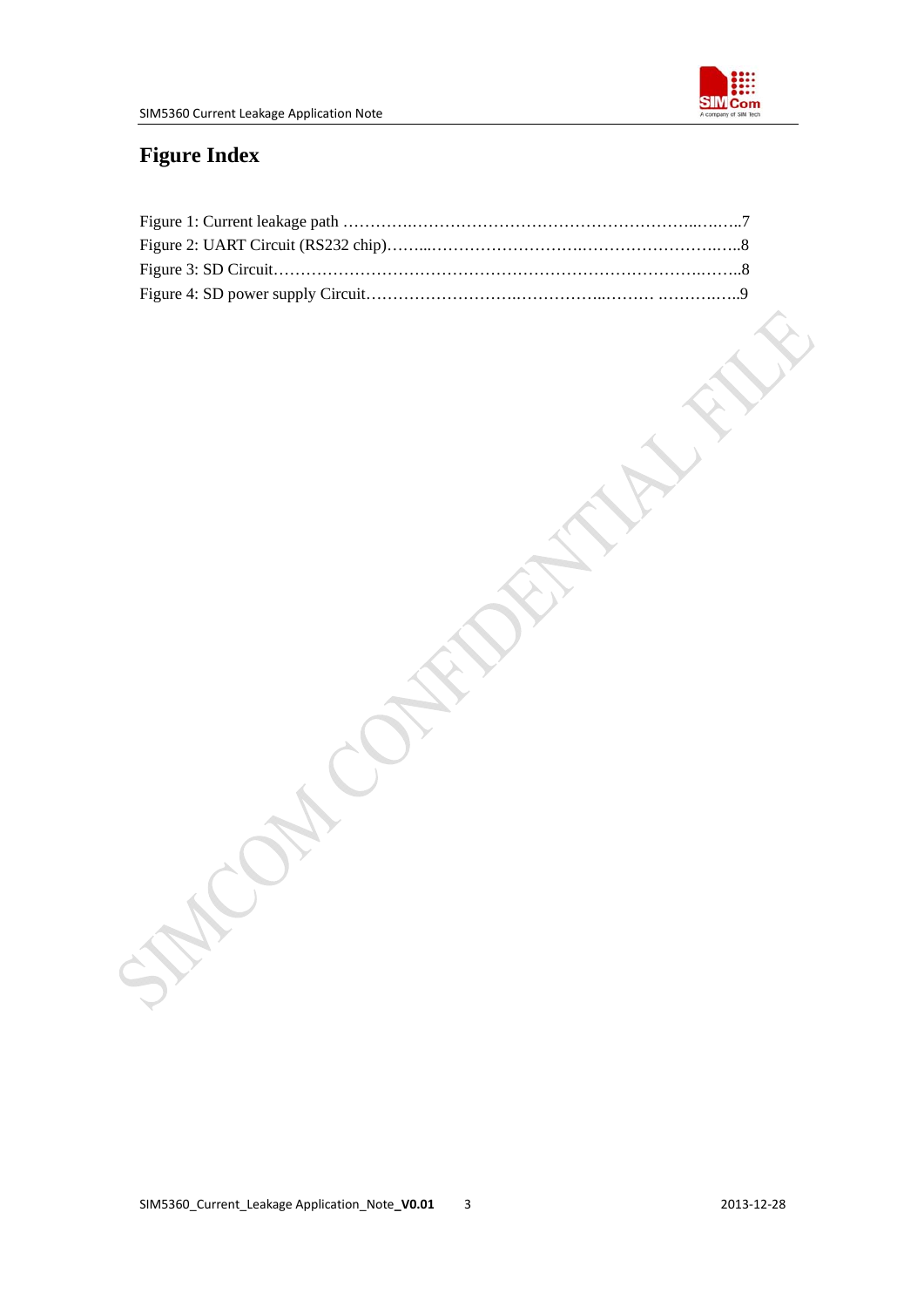

## <span id="page-4-0"></span>**Version history**

| <b>Date</b> | <b>Version</b> | Description of change | Author |
|-------------|----------------|-----------------------|--------|
| 2013-12-28  | 0.01           | Origin                |        |
|             |                |                       |        |
|             |                |                       |        |
|             |                |                       |        |
|             |                |                       |        |
|             |                |                       |        |
|             |                |                       |        |
|             |                |                       |        |
|             |                |                       |        |
|             |                |                       |        |
|             |                |                       |        |
|             |                |                       |        |
|             |                |                       |        |
|             |                |                       |        |
|             |                |                       |        |
|             |                |                       |        |
|             |                |                       |        |
|             |                |                       |        |
|             |                |                       |        |
|             |                |                       |        |
|             |                |                       |        |
|             |                |                       |        |
|             |                |                       |        |
|             |                |                       |        |
|             |                |                       |        |
|             |                |                       |        |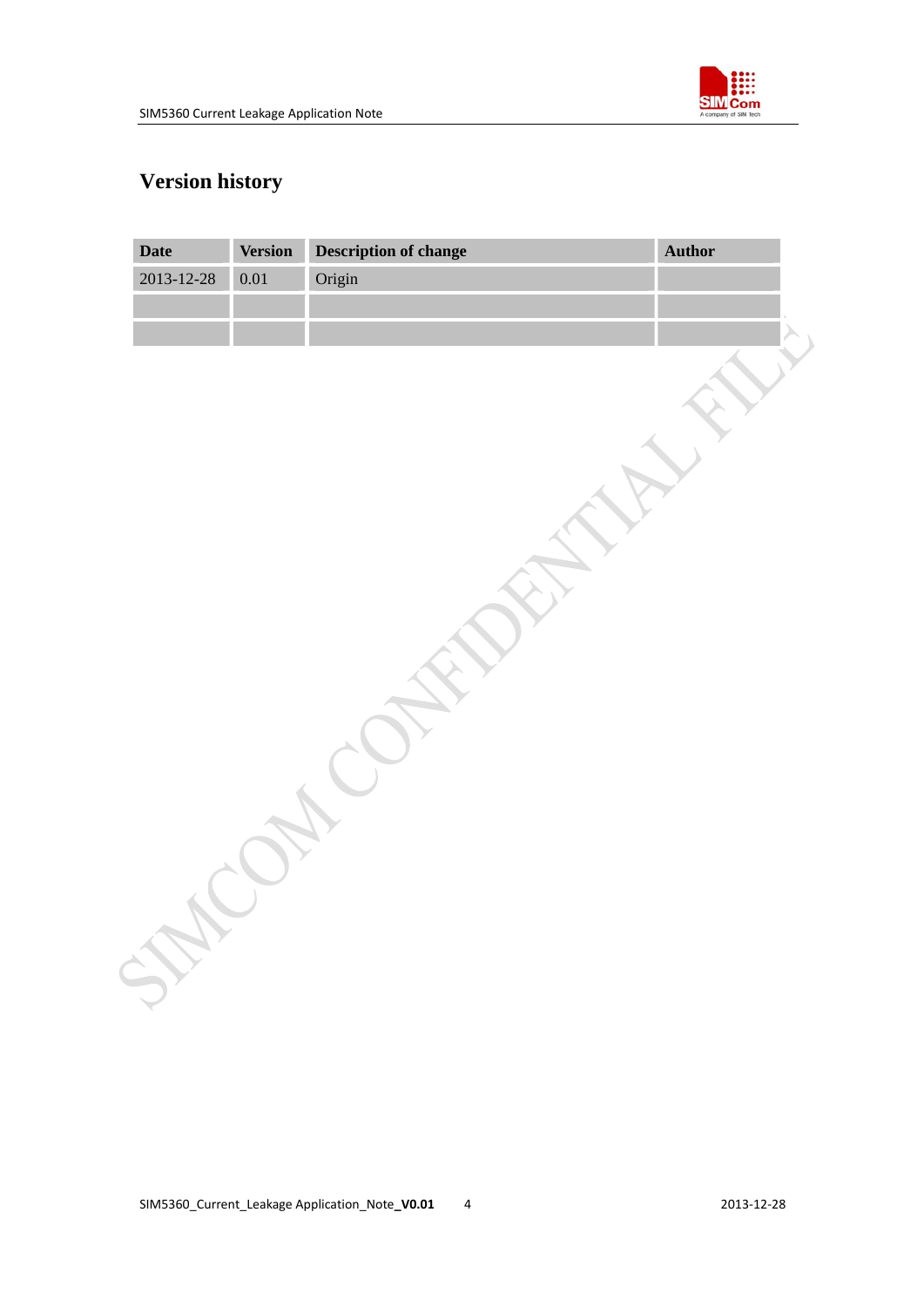

## <span id="page-5-0"></span>**1 Introduction**

User should pay more attention to SIM5360 leakage current. When the module is powered off, the voltage of all digital interfaces (PCM UART, etc) connected with peripheral devices should be less than 0.3V. Otherwise, high level voltages maybe occur in some GPIO pins because of current leakage from above digital interfaces. So if customer uses a GPIO of the module to detect whether the module is turned on or not, there will cause feint.

This document describes how to avoid these problems caused by current leakage.

## **2 Scope of the document**

SIM5360 module.

## **3 Design guide**

SIMCom recommends some reference design according to the functions of module. These digital interfaces contain PCM, UART,  $I^2C$ , SD and some dedicated GPIOs. Current leakage may occur if there are some defects in user's design.

## **3.1 UART interface**

If SIM5360 serial port is used to communicate with PC, a CMOS and RS232 level converter chip is needed. SP3238ECA (provided by Sipex Corporation) is recommended in the reference circuit as below. SP3238ECA can be turned off through the S204 to prevent leakage current.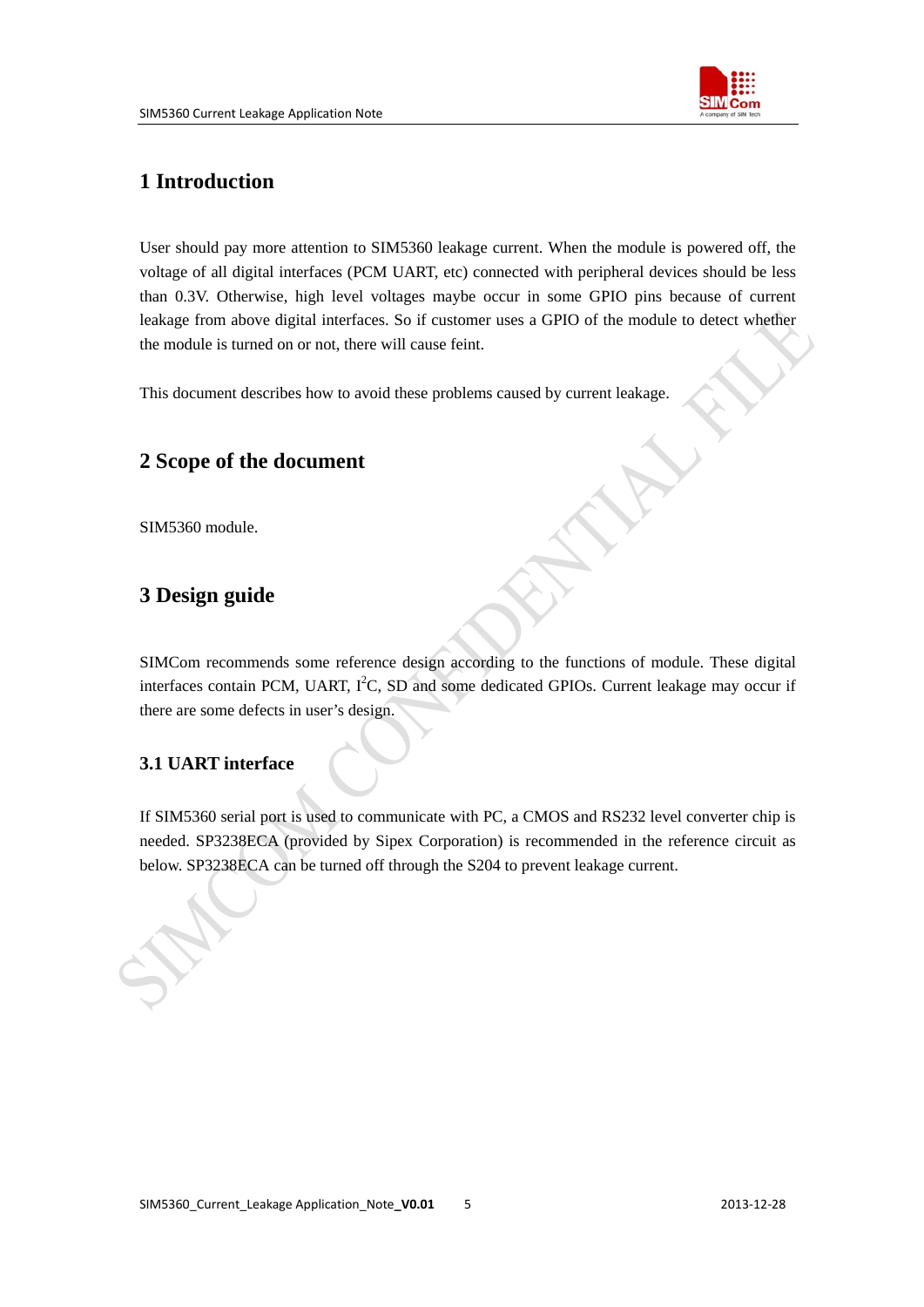

<span id="page-6-0"></span>

**Figure 1: UART Circuit (RS232 chip)** 

If the serial port communicates with the MCU directly, the UART data lines should not be pulled up by the MCU when module is turned off, otherwise the leakage current will occur.

If UART port is used in Null Modem, UART data lines(except UART\_TXD and UART\_RXD)can be reconfigured as GPIOs. In this case, user must ensure that these data lines can not be pulled up by external device, otherwise the leakage current will occur.

## **3.2 I<sup>2</sup> C interface**

 $I^2C$ \_SDA and  $I^2C$ \_SCL of SIM5360 module have been pulled up with two 2.2kR resistors to 2.6V level in module. So user must not pull them up in users' application circuit, otherwise the leakage current may occur.

## **3.3 SD interface**

If some modules provide MMC/SD interface, the VREG\_AUX pin of module is recommended to power the SD card. VREG\_AUX is a 2.85V LDO power output by default, rated for 250mA. The reference circuit is shown as below.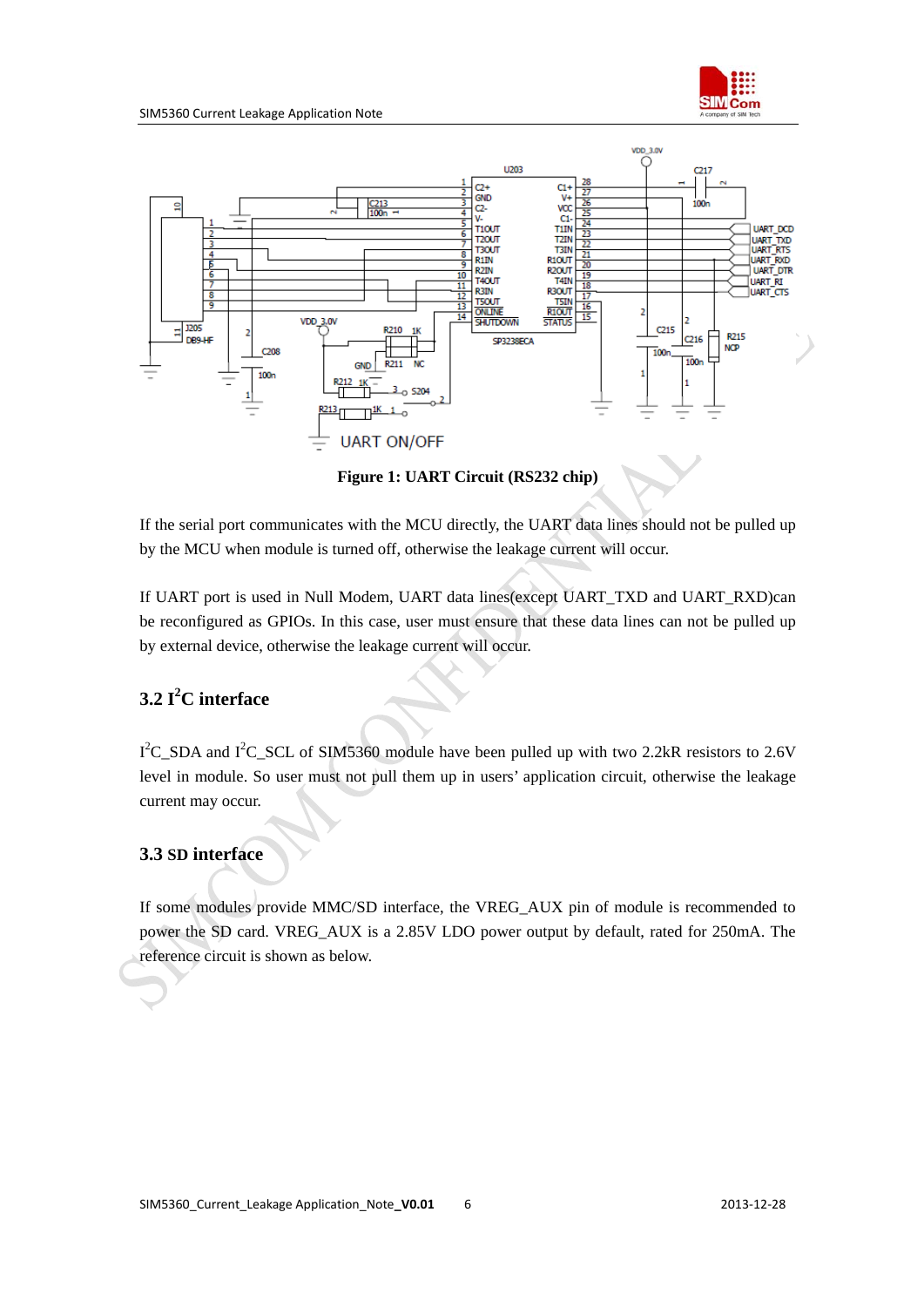

#### <span id="page-7-0"></span>SIM5360 Current Leakage Application Note



#### **Figure 2: SD Circuit**

If an external power supply is used for SD card, VREG\_AUX is also recommended to enable the power supply. The reference circuit is shown as below.



**Figure 3: SD power supply Circuit** 

If module SD interface is pulled up by external power in Figure 3 or by VDD\_3.0V from the above U202 but which is enabled by external level, leakage current may occur.

#### **3.4 RF control**

GPIO4 of SIM5360 module is configured to enable or disable flight mode by default. GPIO4 has been pulled up to 2.6V level in module. So user must not pull them up in users' application circuit, otherwise current leakage may occur.

#### **3.5 GPIO**

There are some GPIOs reserved by SIMCom module for user's application circuit. Module can communicate with host or other processor by these GPIOs. Use them correctly can prevent current leakage occurrence. If a GPIO is configured as input, current leakage may occur if user pulls them up in application circuit. So it is not needed to pull them up.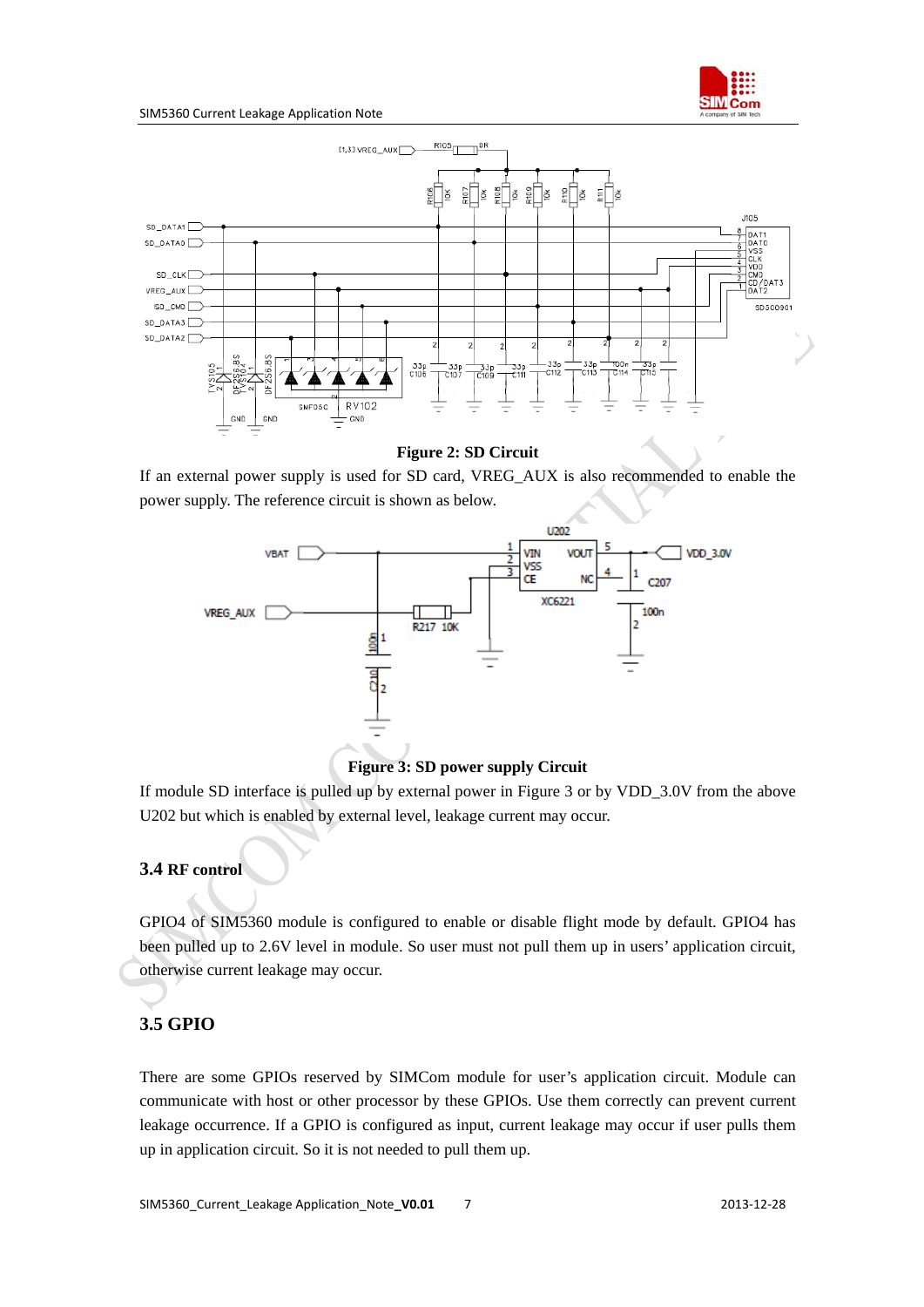

### <span id="page-8-0"></span>**3.6 Power on Indicator**

Because of current leakage, if some dedicated GPIO is used as the module power on indication, an error detection may generate. We recommend use the VREG\_AUX pin of the module as a power-on indicator. VREG\_AUX is a 2.8V LDO when module is in power-on status, and 0V when it is in power-off status. So it can well be used for module power on/off indication. The reference circuit is shown as below.



#### **Figure 4: Power on Indicator**